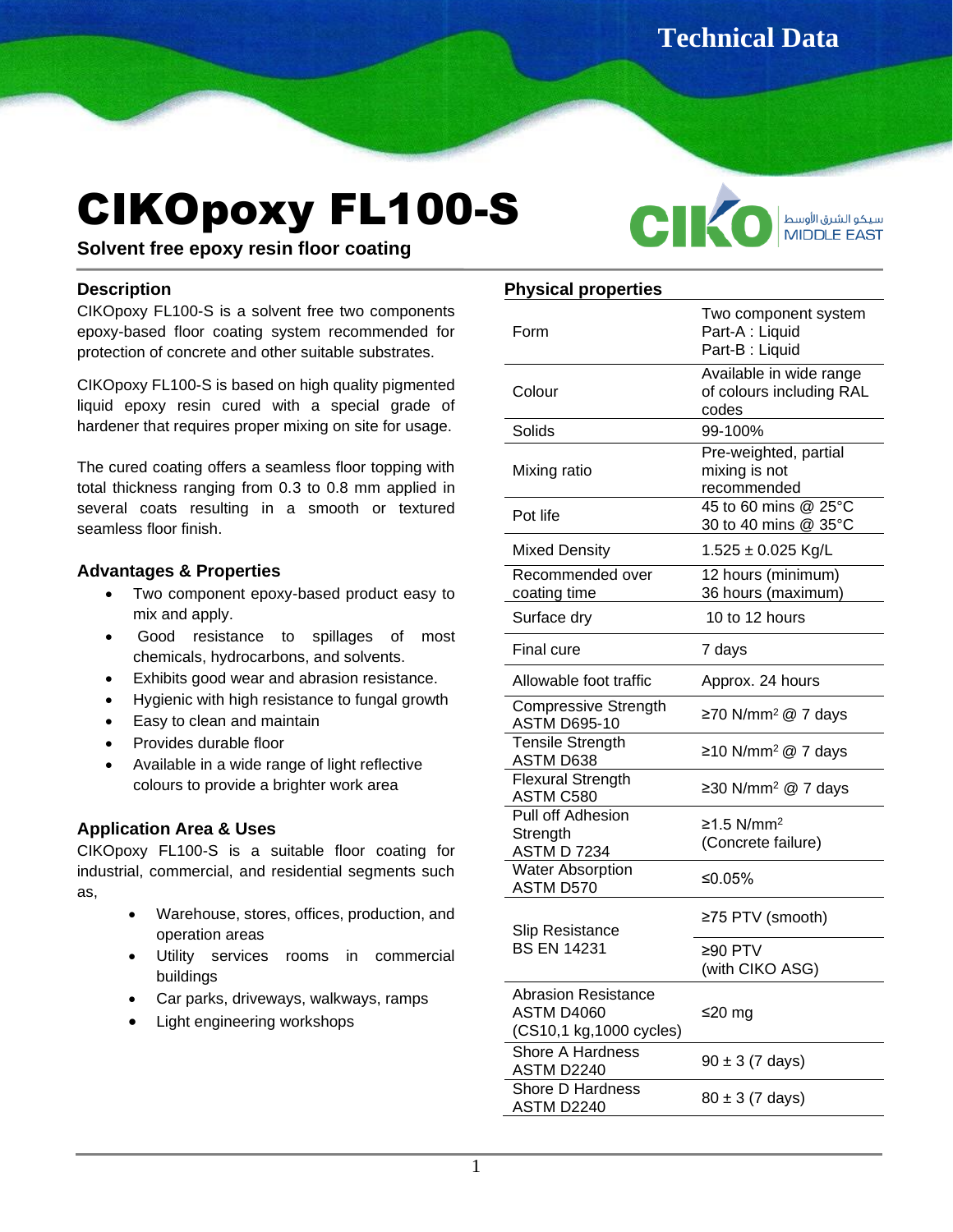

#### **Chemical Resistance**

CIKOpoxy FL100-S is resistant to a wide range of chemicals when tested as per ASTM D543, Patching Method. Specific data is as below table:

| <b>Test Solution</b>     | Test<br><b>Conditions</b> | <b>Observation</b><br>& Test Result |
|--------------------------|---------------------------|-------------------------------------|
| Sulphuric acid           |                           |                                     |
| <b>Hydrochloric Acid</b> |                           |                                     |
| Acetic Acid              |                           |                                     |
| Lactic Acid              |                           |                                     |
| Sodium                   |                           |                                     |
| Hydroxide                |                           |                                     |
| Ammonium                 | $23+2$ °C                 | N٥                                  |
| Hydroxide                | $(7 \text{ days})$        | Characteristic                      |
| Sodium Chloride          |                           | Observed                            |
| Petrol                   |                           | (Resistant)                         |
| Kerosene                 |                           |                                     |
| Hydraulic oil            |                           |                                     |
| Vegetable oil            |                           |                                     |

## **Coverage**

15 L kit of CIKOpoxy FL100-S will provide a theoretical coverage between 73 and 75 m<sup>2</sup> at 200 microns DFT. Note: Coverage rates given are theoretical. Due to wastage and the variety or/and nature of substrates, practical coverage figures may be reduced, this will vary with site and application conditions.

## **Application instructions**

#### **Surface preparation of concrete and screeds**

The concrete and screed shall be fully cured aged at least 28 days achieving a compressive strength and surface pull off tensile strength of 25 N/mm<sup>2</sup> and 1.5 N/mm<sup>2</sup> respectively. The concrete surface should be free from dust and loose particles or weak thin layers. All contamination such as oil, grease and extraneous spillages must be cleaned using the suitable cleaning agent. Concrete shall be diamond disk grinded, grit/shot blasted or treated with equivalent and suitable mechanical means having a surface moisture content not exceeding 4%.

All cracks, deteriorated areas, movement joints shall be well treated and addressed prior to the application of the primer or first coat of CIKOpoxy FL100-S.

#### **Priming**

Usually priming is not required, unless CIKOpoxy FL100-S is to be applied over bare concrete or on highly porous substrates.

For porous surfaces, use a low viscosity two components epoxy-based primer such as CIKOpoxy Prim 11 or CIKOpoxy Prim 14 to prime the substrate. The base [Part-A] and hardener [Part-B] components of the primer should be mixed thoroughly using a heavy duty, adjustable speed drill paddle assembly for three to four minutes and ensure a homogenous mixture is obtained.

For concrete surfaces that are of medium to low porosity and subject to heavy traffic, it is recommended to use CIKOpoxy Prim14 or CIKOpoxy Prim 14- SF.

To improve mechanical bonding and achieve an antislip textured surface, broadcast CIKO ASG over the still wet primer.

Application instructions of primer should be carried out as per the respective technical data sheet. Allow the primer to dry for 12-24 hours depending on the prevailing ambient conditions prior proceeding with application of CIKOpoxy FL100-S further coats.

#### **Application of topcoats**

The base component [Part-A] of CIKOpoxy FL100-S should be mixed thoroughly using a heavy-duty adjustable speed drill-paddle assembly for one minute separately to ensure a homogenous mix with uniform colour. whilst mixing, pour the hardener component [Part-B] into the mixed base component [Part-A] and further mix for 2 to 3 minutes to achieve a homogeneous mixture. It is applicable to thin the properly mixed material using CIKOsol at a percentage not exceeding 5% by volume.

Properly mixed material should be applied using brush or high-quality epoxy roller over the dry and clean primed surface at the required consumption rate to maintain the required thickness. The coated surface should be left for 12 – 24 hours curing, depending on the prevailing ambient conditions.

It is always recommended to apply CIKOpoxy FL100-S in two coats or as a single coat of higher thickness. The high-build coat should be spiked using spike rollers to release entrapped air in the material to obtain a uniform, smooth and even finish.

#### **Precautions**

Prior and during application of primer and coatings, ensure that:

- Moisture content of the substrate is less than 4%.
- Ambient temperature is between 10 45°C.
- Substrate temperature is between  $10 35^{\circ}$ C, and at least 3°C above dew point temperature.
- Relative humidity is below 75%.
- Rain, water spillage or water condensate is not expected within the next minimum 18 hours.